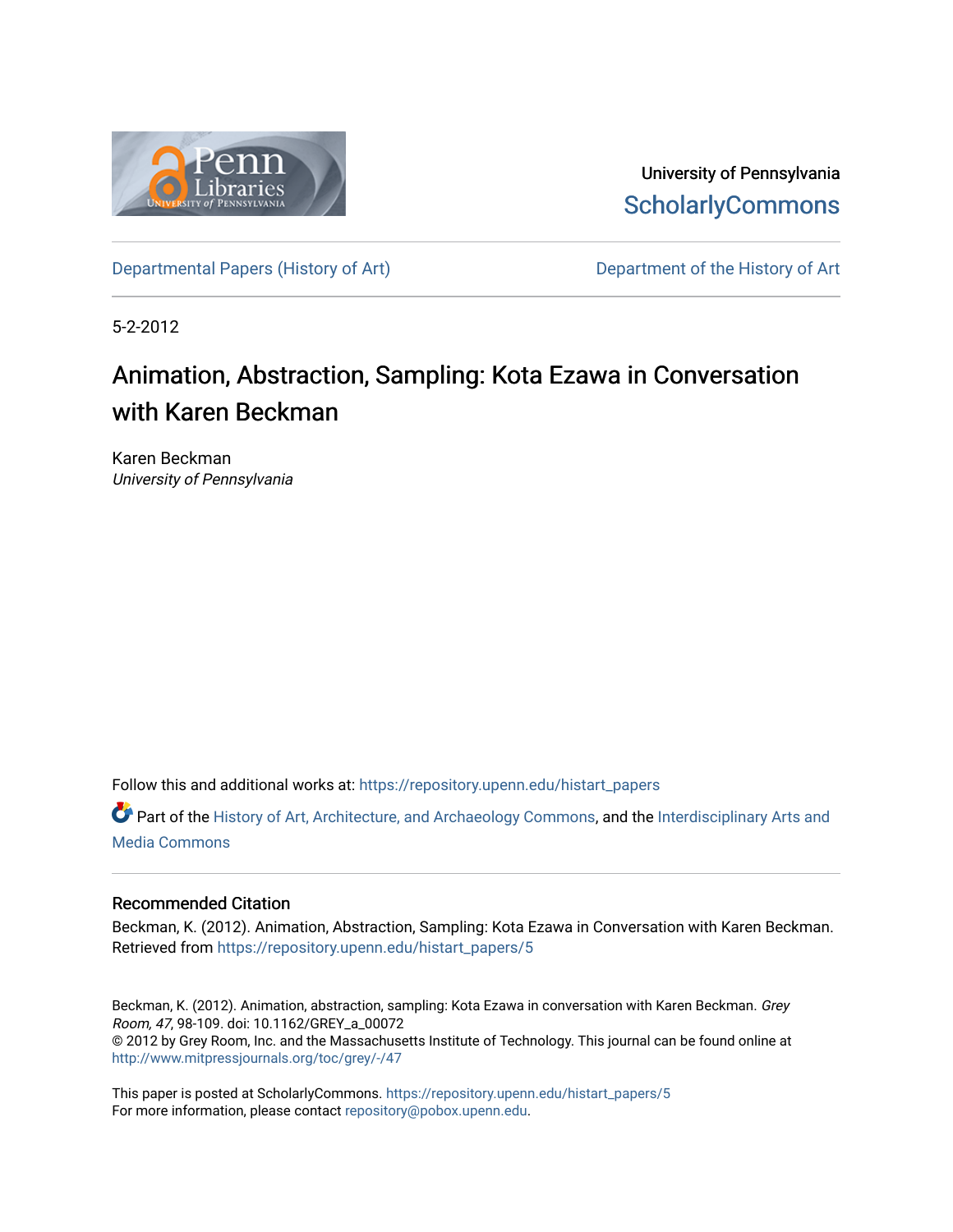## Animation, Abstraction, Sampling: Kota Ezawa in Conversation with Karen Beckman

### **Abstract**

#### Kota Ezawa

Kota Ezawa is a Japanese-German artist currently based in San Francisco. He re-creates, frame by frame, animated sequences from television, cinema, and art history using basic digital drawing and animation software. He has had solo exhibitions at venues that include The Box, Wexner Center for the Arts; Hayward Gallery, London; the Wadsworth Atheneum, Hartford; and the Santa Monica Museum of Art.

### in Conversation with Karen Beckman

Karen Beckman is the Elliot and Roslyn Jaffe Professor of Cinema and Modern Media and interim chair of the Department of the History of Art at the University of Pennsylvania. She is an editor of Grey Room.

## **Disciplines**

Arts and Humanities | History of Art, Architecture, and Archaeology | Interdisciplinary Arts and Media

## **Comments**

Beckman, K. (2012). Animation, abstraction, sampling: Kota Ezawa in conversation with Karen Beckman. Grey Room, 47, 98-109. doi: 10.1162/GREY\_a\_00072

© 2012 by Grey Room, Inc. and the Massachusetts Institute of Technology. This journal can be found online at <http://www.mitpressjournals.org/toc/grey/-/47>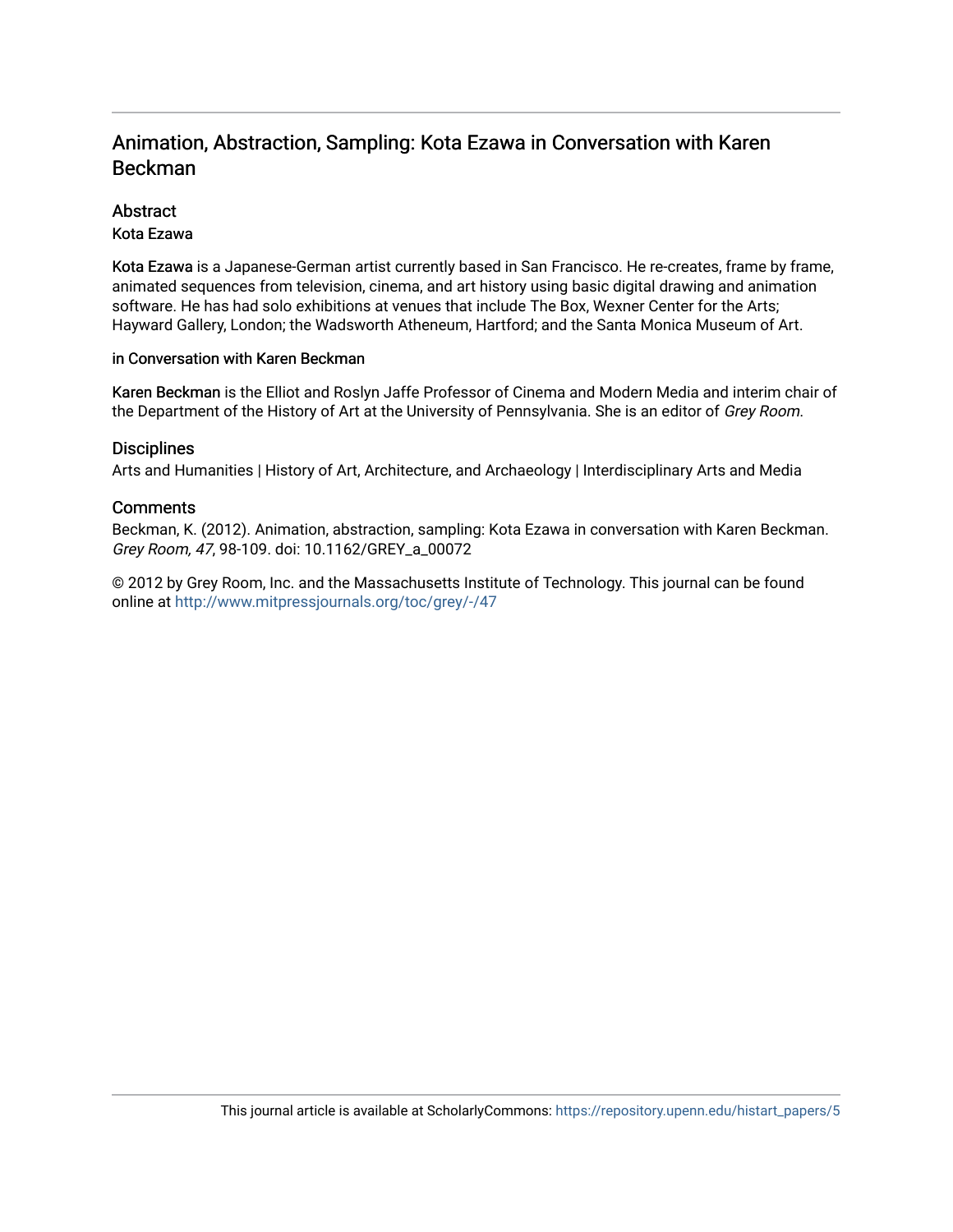

**Kota Ezawa.** *The Simpson Verdict***, 2002. Courtesy of the Haines Gallery and Kota Ezawa.**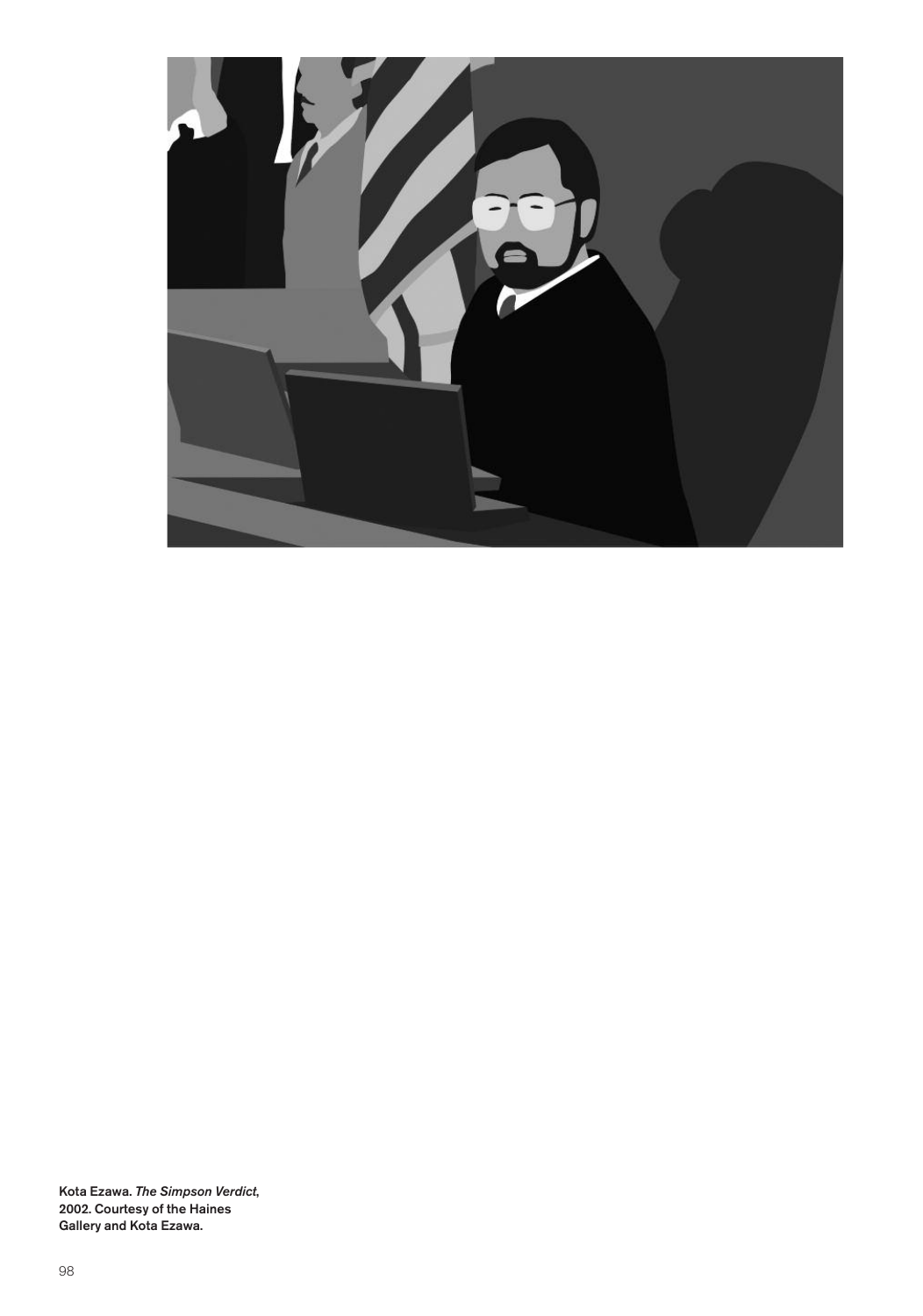# **Animation, Abstraction, Sampling**

#### **KOTA EZAWA IN CONVERSATION WITH KAREN BECKMAN**

*Kota Ezawa is a Japanese-German artist currently based in San Francisco. Utilizing a frame-by-frame process, he re-creates, using basic digital drawing and animation software, animated sequences that draw on a variety of sources, including television, cinema, and art history. His work betrays an eclectic range of stylistic antecedents, including pop art, Alex Katz, paint-by-numbers pictures, and Japanese animation, often providing facsimiles of historical source material. This material ranges from popular culture (Mike Nichols's 1966 film* Who's Afraid of Virginia Woolf? *and the television coverage of the O.J. Simpson trial) to major historical events (the assassinations of Presidents Lincoln and Kennedy) and the history of art, with which he is deeply engaged in spite of his occasional suggestion that his encounters with canonical images are casual, almost accidental. As he brings flatness, color, and other forms of stylistic artificiality to bear on photographically based images, he provokes viewers to explore the relationship between memory and realism and examine both how historical spectacles are visually manufactured and what happens to the truth claims of visually reduced images. In both his images and his discussion of them, Ezawa seems to minimize some of the affect that surrounds emotionally charged images—in part through visual or tonal flattening—in order to create a wider terrain in which to consider how and why certain images operate with such potency.*

*In* The History of Photography Remix, 2004–2006*, a slide show made up of forty photographs, he references some of the iconic images from the medium's history, such as William Henry Fox Talbot's* Botanical Specimen *(1839), Nan Goldin's* Nan and Brian in Bed *(1983), and Jeff Wall's* Dead Troops Talk *(1992), which Ezawa has reproduced multiple times as a computer-generated drawing on a light box, a 35 mm slide, an image in a book, and a paper cutout collage. In the printed version of this series, he cites not only the title and date of the original photograph but a second date, the date of the production of his own image, as he does in his rendering of one of Bernd Becher and Hilla Becher's photographs,* Water Tower (1963), 2005*. Through the form in which these images appear, the slide show, Ezawa also conjures up the pedagogical methods of art history.*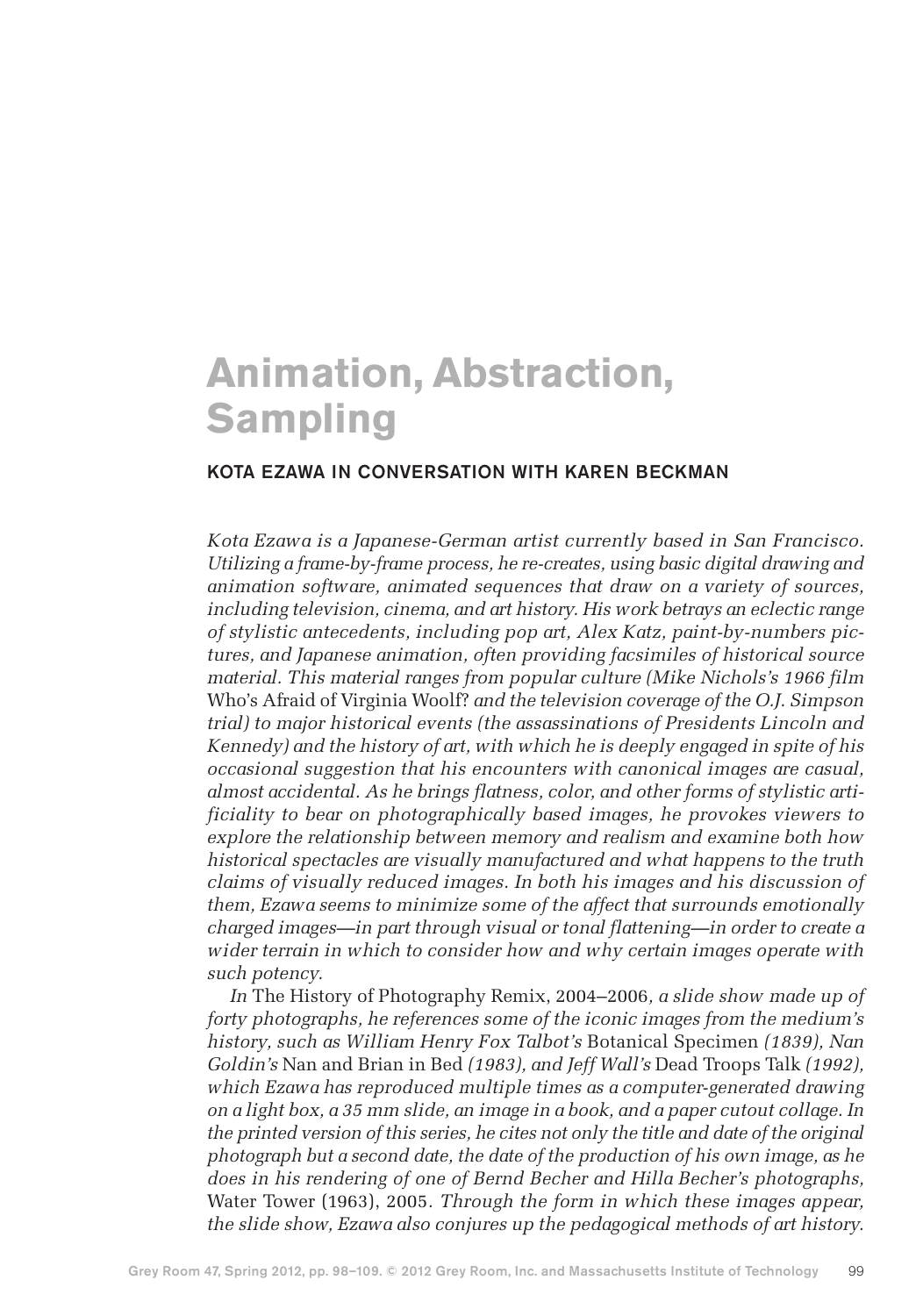*Whereas the art historical lecture encourages comparisons by presenting images in pairs, Ezawa's slide shows offer single, rendered images that provoke comparison not with seen but remembered or imagined (if not recognized) "originals."*

*In the wake of federal judge Deborah A. Batts's recent ruling against Richard Prince's appropriations of Patrick Cariou's photographs, Ezawa's engagement with found visual material plays an important role in the ongoing conversation about the relationship between photography and authorship. But his multimedia work also extends beyond the realm of appropriation art's concerns and challenges viewers to think about the interaction between Japanese and Western art traditions, between the handmade and the automatically rendered, between artistic and commercial images, and among the media of photography, television, film, drawing, collage, and painting.*

**Karen Beckman:** I'd like to start by asking you to describe your process in the different mediums in which you work, including digital animation, transparencies, ink drawings, and 16 mm film.

**Kota Ezawa:** My style of animation could be described as a self-developed form of rotoscope animation. Rotoscoping is a technique in which camera-recorded footage is traced by hand and thereby turned into an animation. In conventional rotoscope animation the camera footage is recorded specifically as source material for an animation. In my case, the source footage is archival, meaning I don't record images to trace them later on but instead find them. The light-box transparencies, ink drawings, and other still image works are rendered in the same way, using found photographs instead of video and film.

**KB:** Why did you start making this kind of work, and what were you doing beforehand?

**KE:** As an art student in Germany I produced a body of work that was often text based and conceptual. After I moved to the United States in 1994, I began to make narrative short films with actors, script, and dialogue. The animations I do now are a mixture of my two previous bodies of work. It's a form of filmmaking that is more conceptual than narrative. I was drawn to this kind of work because I wanted to do something idea-based that was entertaining at the same time.

**KB:** How do you think your work has developed over the last ten years, what are you currently working on, and which directions do you want to explore in the future?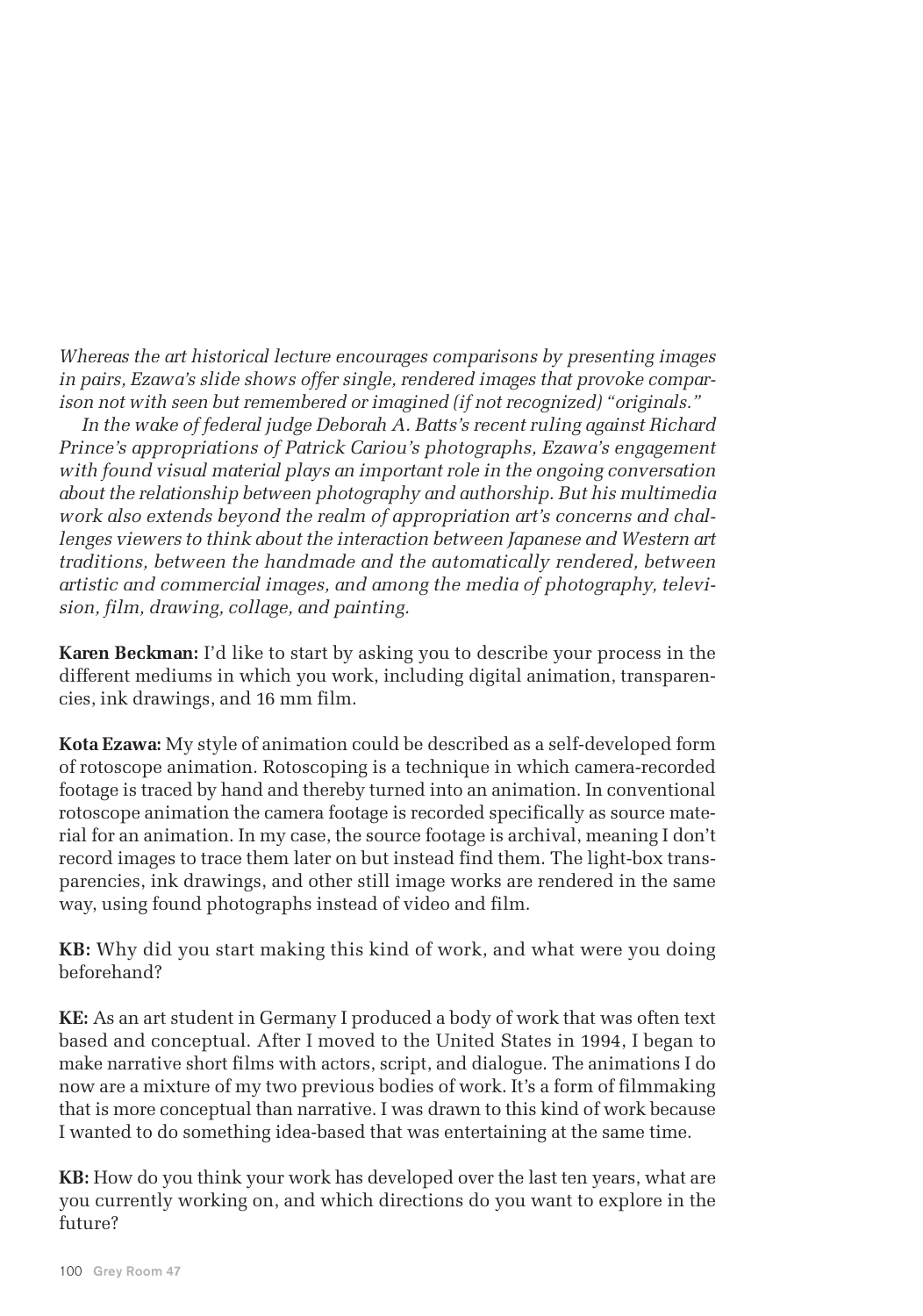**KE:** Well, a lot has changed . . . and some things have remained the same! I still think animation itself is the backbone of this project. Animation is the hub of this bicycle wheel, but I've tried to have many spokes going in different directions. Also, it's not always my intention that counts. The project moves by itself, through conversations, through the way the work is viewed, the way the work is put in different contexts. I learn a lot about it and am following lines that the work creates.

What am I doing now? I'm in the middle of working on a new project. All of these animations—I don't know how many of them I've made to date, probably about ten or fifteen—take about six months to a year to make, and some of them overlap. So every development that happens extends periods of time. It's a very slowly moving ship in a way. The project that I'm currently working on deals with depictions of nature in fiction films, but it's also an animation project. Of course there's a relationship to prior work, but I think that what most connects, what is a kind of red thread in my work, is looking at animation as an abstraction tool. Nature already is an abstract visual phenomenon, if you think of leaves, for example.

**KB:** Right, especially in fiction film, where our visual attention tends to be focused upon the characters . . .

**KE:** And then by drawing it again it becomes more abstract. I think this interest in looking at things in a more abstract way was already there in the beginning.

**KB:** Can I ask which fiction films you're looking at?

**KE:** Oh, a lot. This project incorporates footage from a lot of different pictures. I tried to make as wide a survey as I could using my own personal library of films and films that my friends talk about. So it starts with obvious candidates like Werner Herzog's *Fitzcarraldo* and the Amazon, but also I'm interested in untouched nature in fiction films, not nature created by computer generators. I was surprised that the film *Twister*, which even puts nature in its tagline, doesn't contain any actual "nature."1 It's all computer-generated nature. I've looked at very old films, like German mountain films, and at really recent films.

**KB:** *Animation* is one of the terms most frequently used to describe your work, yet it is a complicated term, one that artists often resist and that critics writing about artists who work with animation also resist. For example, when Rosalind Krauss writes about William Kentridge's work, she emphasizes its status as drawing rather than animation. <sup>2</sup> There's ambivalence about this word, maybe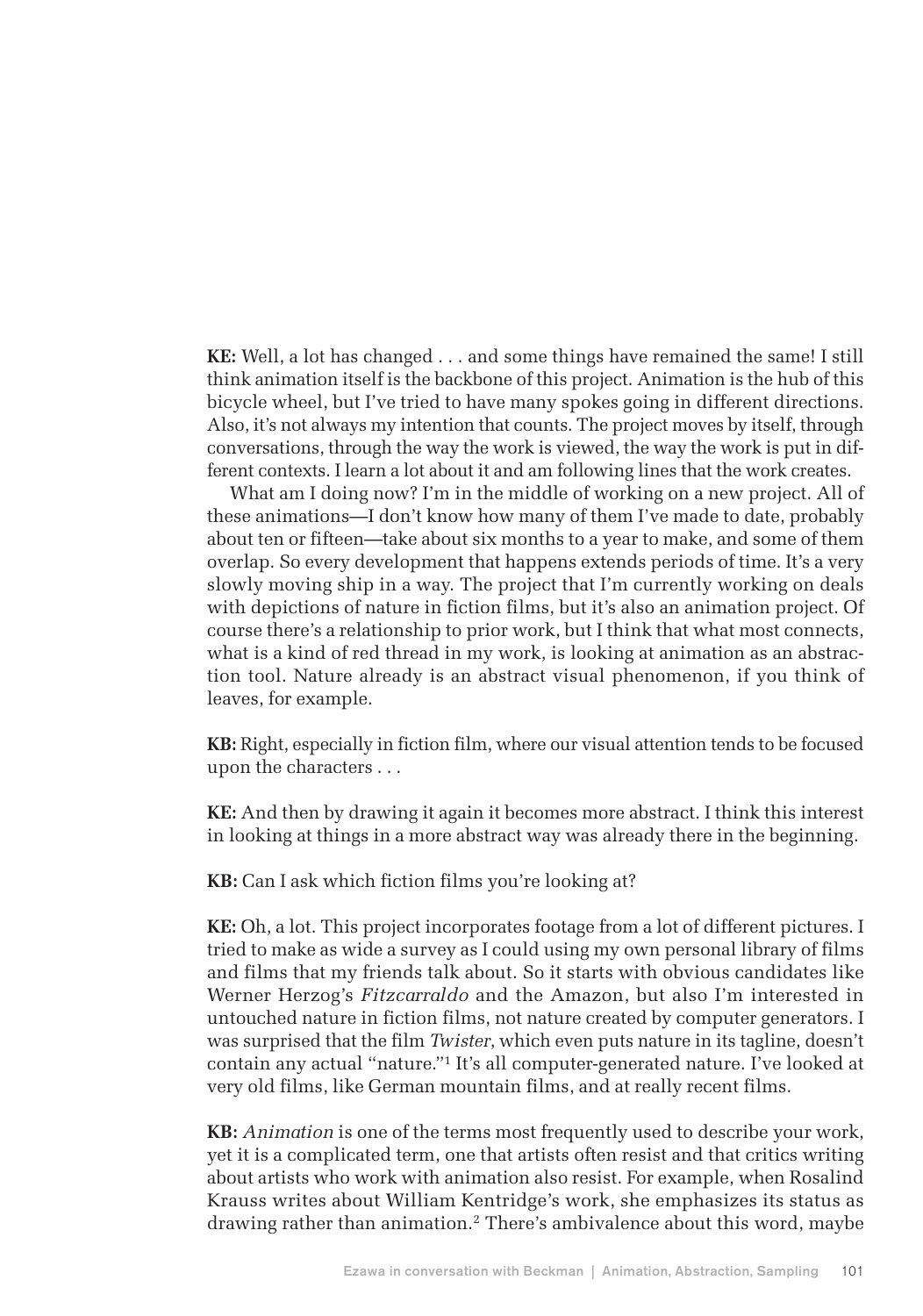because of its proximity to cartoons or its uncertain relation to the art world. What in animation specifically appeals to you? You mentioned before the interview that you don't want to think of yourself as a mainstream animator. Do you think of yourself as an animator at all?

**KE:** At this point I do, but the way I started in animation . . . well, my upbringing was more in conceptual art. I thought that animation was a useful tool to illustrate ideas or give form to ideas because it's abstract and because it's a seismograph of thoughts. Every drawn line you see in animation comes out of human consciousness. The lines don't appear by themselves. But to go to the beginning of your question, I'm unembarrassed about the term *animation*, and I'm not so protective of my practice being a pure fine art practice; it exists more in the contemporary art world than anywhere else, but that's a coincidence. I was in grad school when I started using animation. Then some museum curator visited my studio. Then it leaked out into the museum and gallery world, and there it had more response than at animation film festivals, the traditional home for animation.

**KB:** And are you happy for your work to be shown in cinemas as well as museums?

**KE:** Something I like about the gallery or museum context—is not necessarily that it's fine art but that there's a freedom to the viewing of films in museums that I don't see in cinemas. It's the captive audience versus the wandering eye. I like this wandering eye that gets captivated and stays for something rather than being stuck in a row of chairs, unable to leave until the program is over. So that's why I really like the gallery or museum, but it's not because I don't like nonart animations. I look at a lot of animation that wouldn't be considered contemporary art—for example, early Japanese animation—just for technical things. Animation is like printmaking. You can express complicated thoughts, but there's also a technical side.

**KB:** A couple of reviews have made comparisons between your work and *South Park*. What do you think of that? Does that seem right to you, or does it surprise you?

**KE:** It's not surprising, but I think there's just one link between what I do and the *South Park* production studios. We share a formal quality. *South Park* animation is almost like cut pieces of paper moving on a screen, and that's also in a way what I am doing. But in terms of content, there's no overlap.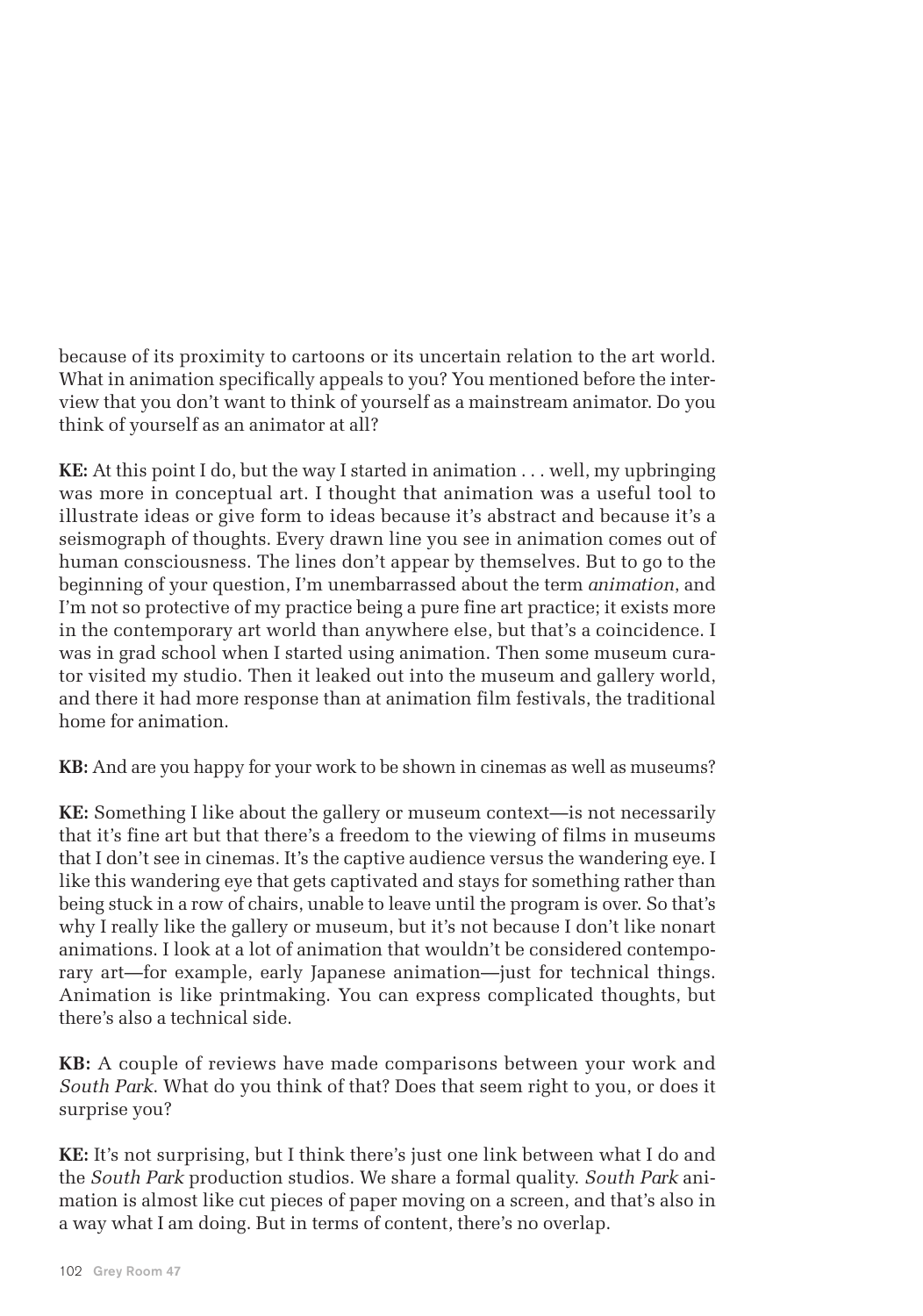**KB:** This brings up the absence of line, which you've spoken about before. Could you talk about whether this absence of line is something you're committed to? What are you trying to achieve formally or in terms of content with it? Why did your animation evolve in that way?

**KE:** A decision you have to take when you make drawings is whether you want to define shapes and forms through hues or an outline. The conflict between the two has existed for hundreds of years. In the Renaissance, Venice used color and Florence used black lines. It's almost like a political decision. You can't really do both, I find. Working with color is more painterly, and I also hope these animations are some kind of perceptual experience. I think color can do that much more than lines. Lines are more intellectual in a way.

**KB:** Over the last few years, museums have increasingly embraced animation as a guiding principle for group shows; for example, Everyday Imaginary at the Philadelphia ICA (2010), SITE Santa Fe's The Dissolve (2010), and The Image in Question: War-Media-Art at the Carpenter Center (2010) and Mathildenhöhe, Darmstadt (2011). Why are museums becoming so interested in animation? And what does this signal about animation itself? Do you think animation makes available images that engage our moment in a way that photography, perhaps, cannot? Do you think this is a historically rooted phenomenon?

**KE:** I think what is happening right now is not so different from what was happening with video art in the 1980s. Video was a tool that only a few people had access to prior to that, TV stations and so forth. The moment it became accessible to them, artists tried to democratize it. And the same thing is happening with animation. Animation had belonged to the big studios before, and now is the moment when, with all this software for the computer, animation can be done by artists and any other people. That is why it is more widespread. The reason why curators and museums are more interested . . . animation is not something recent—it's old, even precinematic. Animation is an abstraction tool, but in a way animation is less abstract than a photograph. With a photographic or camera-recorded image, the brain has to make this jump. You're looking at a flat screen, but what you see is something that is, for example, happening in Kosovo. You have to look through the screen. Animation happens on the surface of the screen. When you look at the animation you look at the thing itself. I think that's what modernist painters like Paul Cézanne also thought of their paintings. Cézanne was just painting the surface of the canvas; he was not trying to create this illusionistic space. I think that's why so many children watch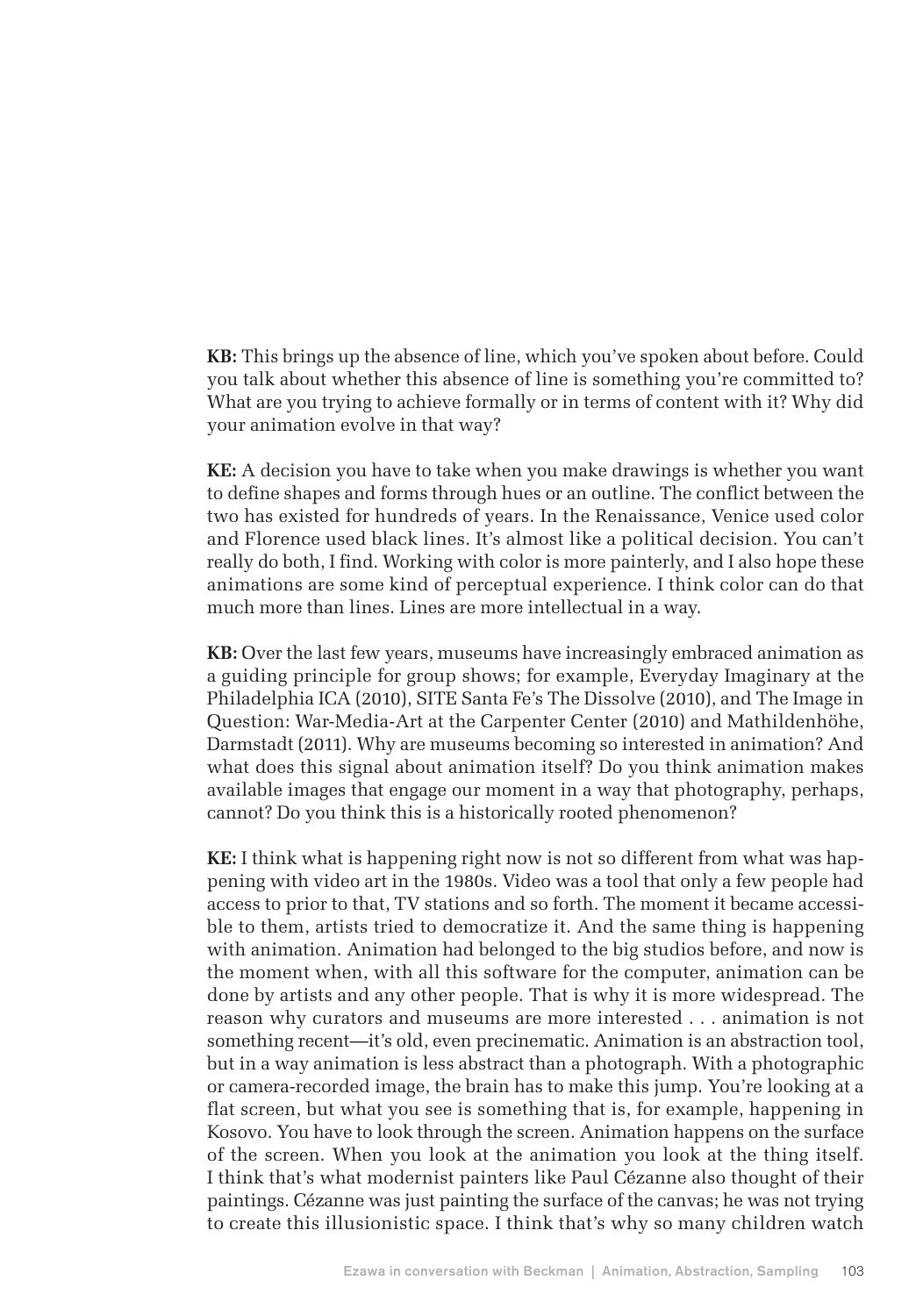animation before they start watching films with actors: what the brain has to process is less "beyond" the little box.

**KB:** But your work complicates this because you take images that *are* referencing this "elsewhere" in the image and turn them into animations.

**KE:** But you could also say I'm destroying the referent. Because of the work I do, I stumbled upon Jean Baudrillard's essays on simulation and simulacra. He always talks about the destruction of the referent as a goal of simulation, and so, yes, you could say the animations I'm drawing refer to something else, but you could also say the original much more strongly refers to this other thing. The work I'm doing refers more to its own surface.

**KB:** Do you consider yourself part of a generation of contemporary animators? Reviews have tended to compare your works with the preexisting images to which they often refer, whether images from the history of photography, existing television or film footage, and so on. But there's little comparison of you with other artists of your generation, and I wonder whether you think of yourself as in conversation with particular artists or animators and what the nature of those conversations is.

**KE:** Of course I'm in conversation with artists of my generation, a lot of whom do things that upon first sight might seem completely different. And these are more just personal encounters. My undergraduate education was at the Kunstakademie in Düsseldorf, and at that time it was loaded with international, star professors like Gerhard Richter, Nam June Paik, Tony Cragg, and so forth. At the time they were teaching, they were already pretty much solid "art history," but that was my first undergraduate experience, and because I came from a little town in the country I learned about art history by bumping into it in the cafeteria without knowing anything about it before then. I don't necessarily seek out the artists with whom I'm in conversation; I just bump into them. I could rattle off long lists of names. But then there are also similarities between my work and other contemporary artists. For example, have you heard of Brian Alfred, a painter who also makes animations?

#### **KB:** No.

**KE:** Well, that's lucky for me [laughter]! In some circles he's quite well known, and he has a similar visual style, just on the surface because he also doesn't use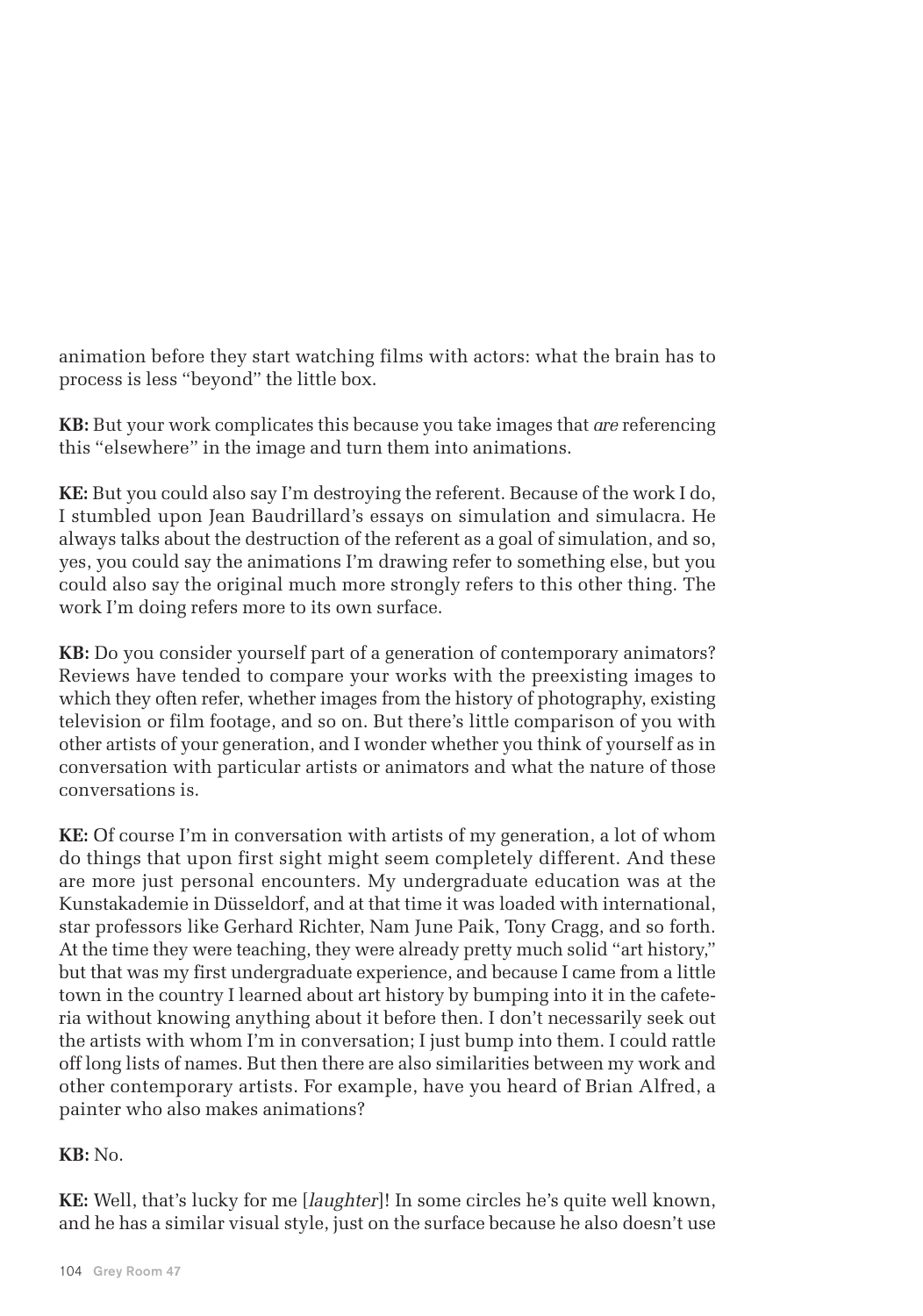outlines. He uses fields of color, and we get compared all the time . . . well, not all the time, but at times. I think one of his shows was reviewed in *Art in America*, and they compared his work to mine. There could be uneasiness about this . . . this person is doing something similar to me. Why? Who did it first? Brian actually contacted me. He sent me an e-mail that said, "I've seen your work; have you seen mine?" These conversations are a relief because I think it's a myth that artists have to have singular positions. To know that other people are looking at things in a related way—I find that comforting . . . to know that you're not out on a limb, all by yourself, on a lonely island.

**KB:** I'd like to ask you about something that the philosopher Stanley Cavell writes in his extended version of *The World Viewed*. When comparing liveaction cinema with cartoons, he suggests that because we are uncertain as to whether animated characters will be subject to the laws and limits of the world, the world of animation becomes "a world devoid of sex and death."3 Does the fact that your animations are rooted in live-action cinema and photography make the bodies of your figures, which you have also described as puppets, more corporeal and therefore more vulnerable than other types of animated bodies, or does the separation from referent in the animation process take that vulnerability away?

**KE:** It's both. On the one hand, animation takes the corporeal experience away because the figures become more abstract and more cartoonlike, but on the other hand, the visual information of the image gets distilled and stylized. One reason why artists have used stylization for centuries is to get the attention of the viewer. Japanese theater and animation are examples of that. By stylizing something, by distilling information, the experience can also become more vibrant and more visceral. So both. Of course, the figures get abstracted and less real and less full of blood, but the way they hit the viewer can be more extreme.

**KB:** So that the violence is happening in the body of the spectator rather than being located in the body represented?

**KE:** Exactly.

**KB:** Can you compare some specific examples of your work in relation to this question of animation and drawings that grow out of camera-based images of death? You seem to draw on two kinds of images of death. On the one hand, there's the Zapruder footage of Kennedy's assassination, which you animate in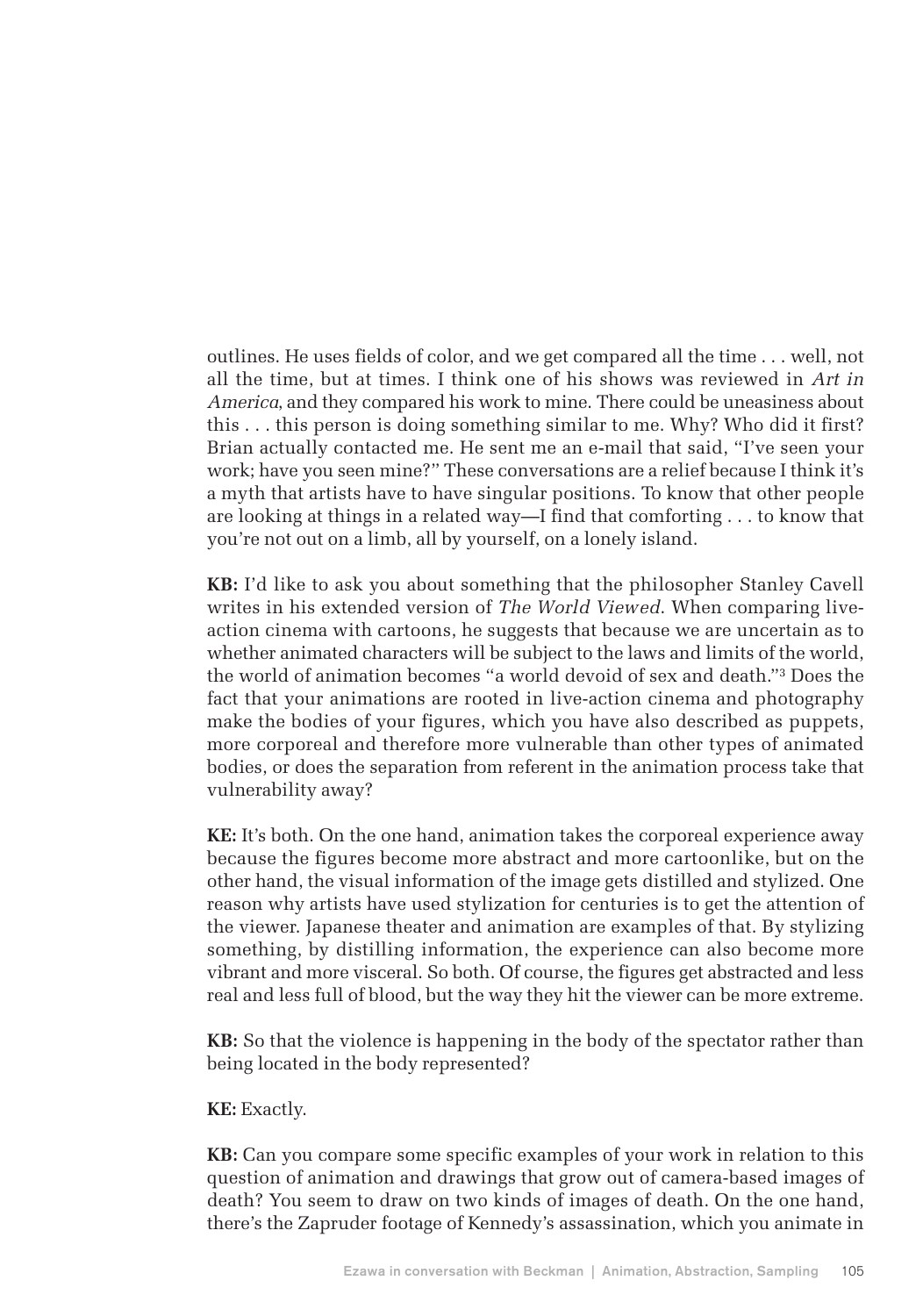*The Unbearable Lightness of Being* (2005), an iconic example of a real death caught on film. On the other hand, on several occasions you have drawn or animated photographs or films of historical deaths that make some kind of a truth claim upon us but are nevertheless staged or reenacted; for example, Matthew Brady's Civil War photographs, Jeff Wall's *Dead Troops Talk*, and the reenactment of the assassination of Lincoln in D.W. Griffith's *Birth of a Nation*. In a way, what such films and photographs are doing resembles what your animation is doing as different forms of reenactment. These images close the gap between photography/film and animation, whereas the Zapruder footage seems different in regard to what's at stake in animating these distinct forms of photographic images of death.

**KE:** Hmm. Yes, but the actual effects, the way I work, are like a great equalizer. So I'm almost interested in how the Zapruder film becomes the same as *Dead Troops Talk* when you look at it without the knowledge of where all these images come from.

**KB:** Are ethical questions involved in that equalizing, in that erasure of the difference between these two kinds of images? Especially within the context of documentary film scholarship, but also within our culture more generally, live footage of real death takes on an almost sacred aura.

**KE:** I would much more expect this question to come from an American interviewer than from a European interviewer. I want to talk a little more about the Zapruder film, because it is part of a work called *The Unbearable Lightness of Being*, and it starts with a piece from *The Birth of a Nation*, where I reanimated Abraham Lincoln being murdered. Later on, I added the Zapruder footage, and I was almost embarrassed to do this because it's very well-trod terrain; it's obvious that these two clips relate to each other. But this is one example of something you do leading you somewhere you don't think you would have gone on your own. This work received a big response from people whom I would not have suspected would gravitate to something like this. The first venue to show the work was the Wrong Gallery, a sort of a punk rock gallery in New York that was run by artist Maurizio Cattelan, curator Massimiliano Gioni, and curator Ali Subotnick. I didn't think of this piece as punk rock, but then the most prominent American punk band *is* called the Dead Kennedys. And so I'm not even so sure if this piece talks about reality that much; maybe it talks more about punk rock sensibilities. I thought there might also be something offensive, from an American perspective, about seeing the death of the head of government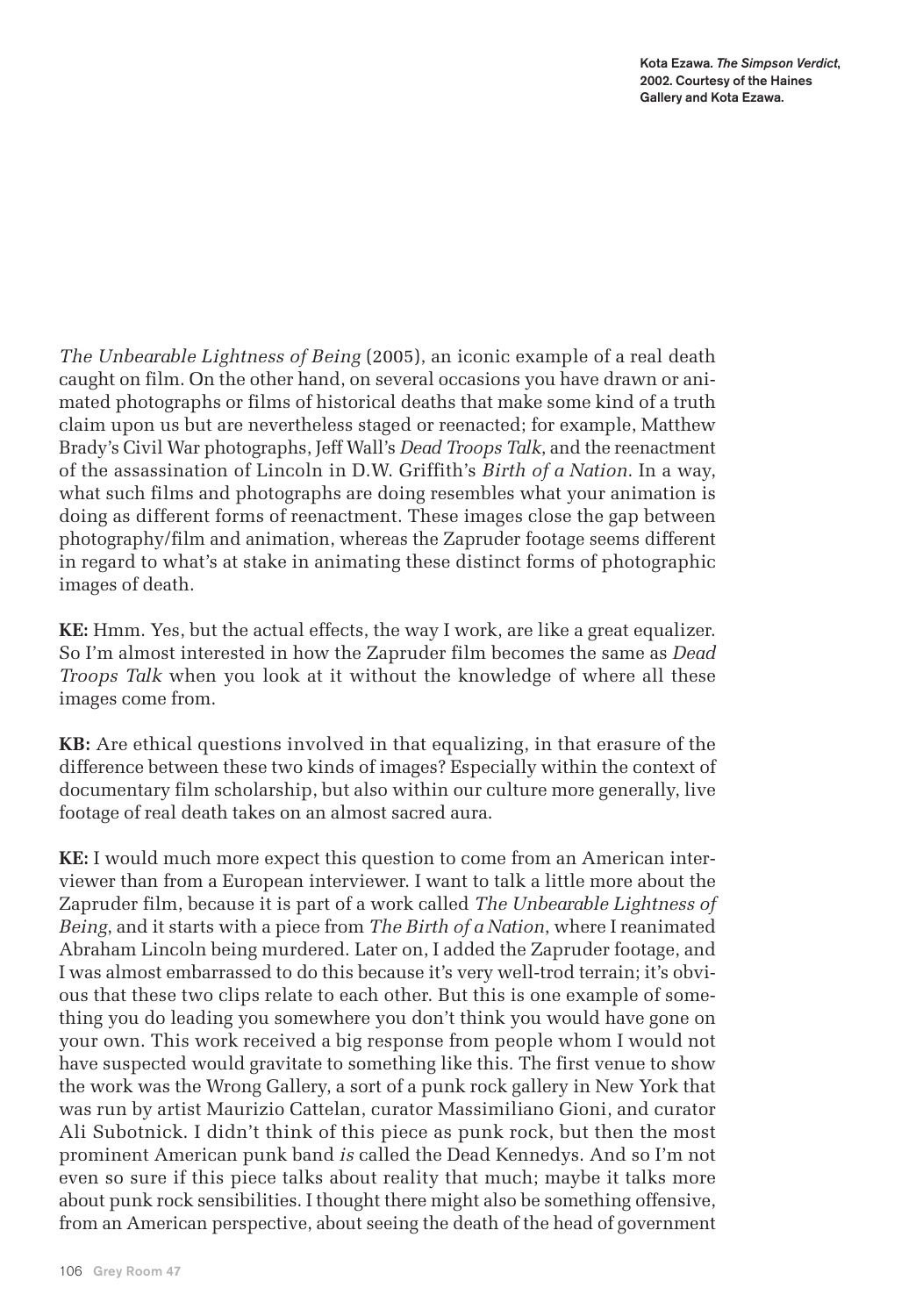

depicted on film but then several very reputable American museums decided to show this piece for months in a row. I'm really still figuring out what's going on.

**KB:** Yes, I was thinking about your version of Zapruder's film in relation to Ant Farm and T.R. Uthco's video reenactment, *The Eternal Frame* (1975), about the difference between their live action performance of Kennedy's death and your reanimation of the footage. I'm interested in whether documentary reenactment and animation do different things, given that the reenactment lacks the abstraction of animation.

**KE:** Reenactment has a more comedic feel to it than reanimation. Reenactment has a relationship with parody, while animation refers to the history of drawing and painting. When photography was invented in the nineteenth century, it was often used as an aid to painting. Painters commissioned photographs so they could transcribe a visual scene more accurately without having to be in a certain location. The animations I do work similarly. They are in a way transcriptions of moving photographs and not really comedic.

**KB:** One recent review of *Odessa Staircase Redux* comments on the lack of affect in the work, on the "coolness" of the images, and another review describes your work as "coolly contemporary." What do you think about this assessment of your work as "cool"? Would you agree that your work in general involves something like a paring away of affect? At times, you have chosen to animate some of the most intensely charged, emotional moments of contemporary television culture, such as the assassination of President Kennedy or the delivery of the O.J. Simpson verdict in 1995—but you are also drawn to live-action cinema in which a certain kind of spectacular affect is already missing, as in Alain Resnais's *Last Year at Marienbad* (1961).

**KE:** When my work is described as cool, it's merely an aesthetic assessment. There are no soft edges or gradual transitions in my visual vocabulary. It's a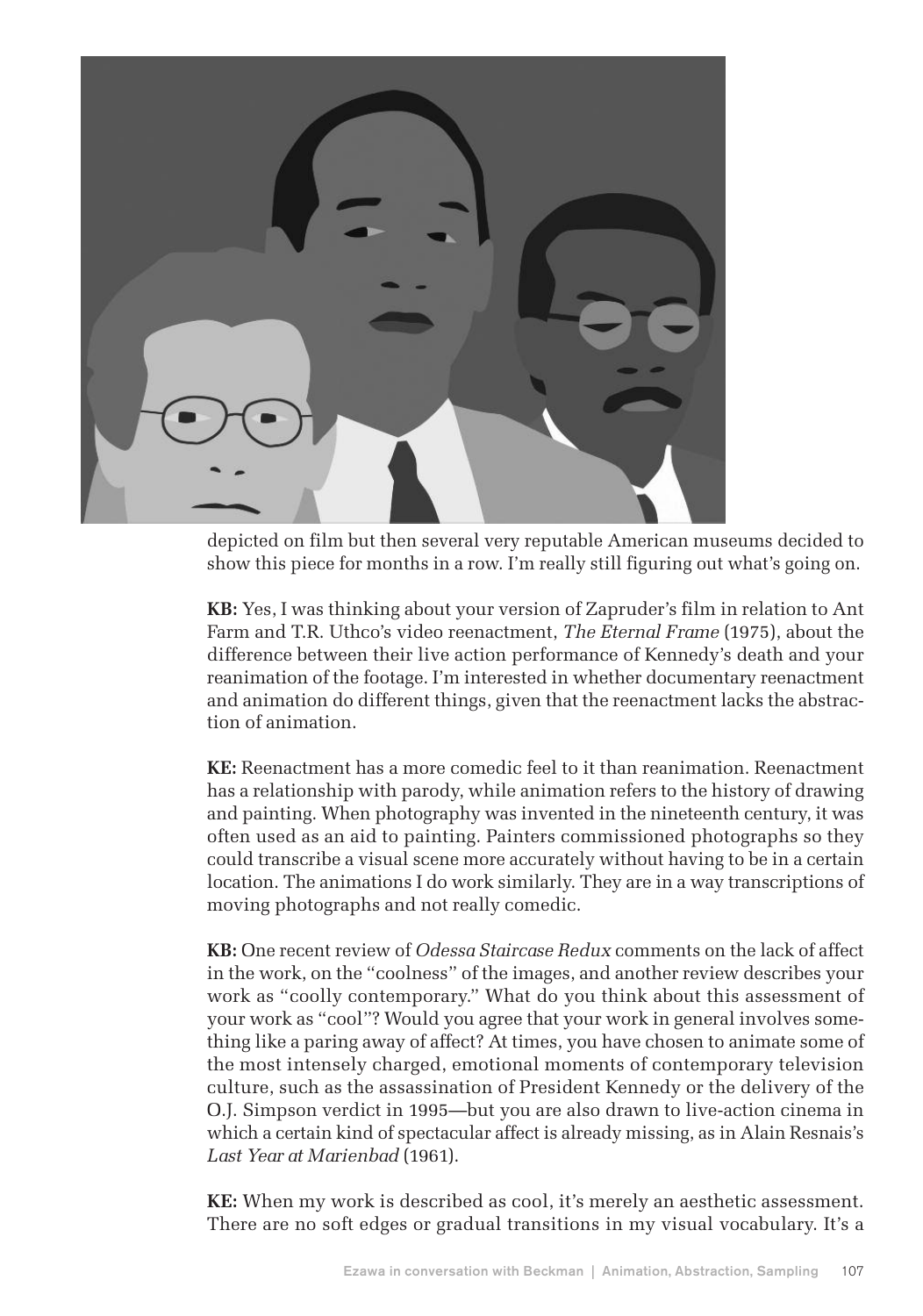

deliberate choice to have forms stand next to each other and not mix; it can't be confused with emotional coolness, although I do like to have a certain emotional distance from the subject that I am portraying or redrawing. This might prompt the comment "lack of affect." It doesn't mean I am in any way dispassionate about the work I do; it just means I think a distanced gaze, an emotional bird's-eye view can reveal something that a more involved gaze might overlook.

Even though affect might be missing in *Last Year at Marienbad*, I find it an incredibly emotional and psychological film, similar to the way the Simpson verdict was an emotional event.

**KB:** In the case of *Last Year at Marienbad 3D*, why did you choose to make a 3D work?

**KE:** The wish to make a 3D work was a reaction to the renaissance of 3D in mainstream cinema. To me, this renaissance is a return to the origins of cinema as a circus act or vaudeville spectacle. *Last Year at Marienbad* was to me fitting material for a 3D film because it resists this treatment so strongly. 3D connotes summer blockbuster or cheap entertainment, whereas *Marienbad* is solidly identified as intellectual cinema. To collapse this division is enticing. On the other hand and on a more formal level, *Marienbad* was already a 3D film before I turned it into one. The sweeping camera pans highlight the relationship between foreground and background, which is the base ingredient of the 3D experience.

**KB:** You have talked about your work in terms of sampling, of being a DJ who acts as a part-time art historian, remixing the history of art, disrupting the linear history of photography. What does this disruption allow us to see and understand about the history of photography that the linear version obfuscates? How do you understand sampling's relation to memory, nostalgia, and history?

**KE:** I find that the terms *DJ* and *art historian* are almost interchangeable. Music